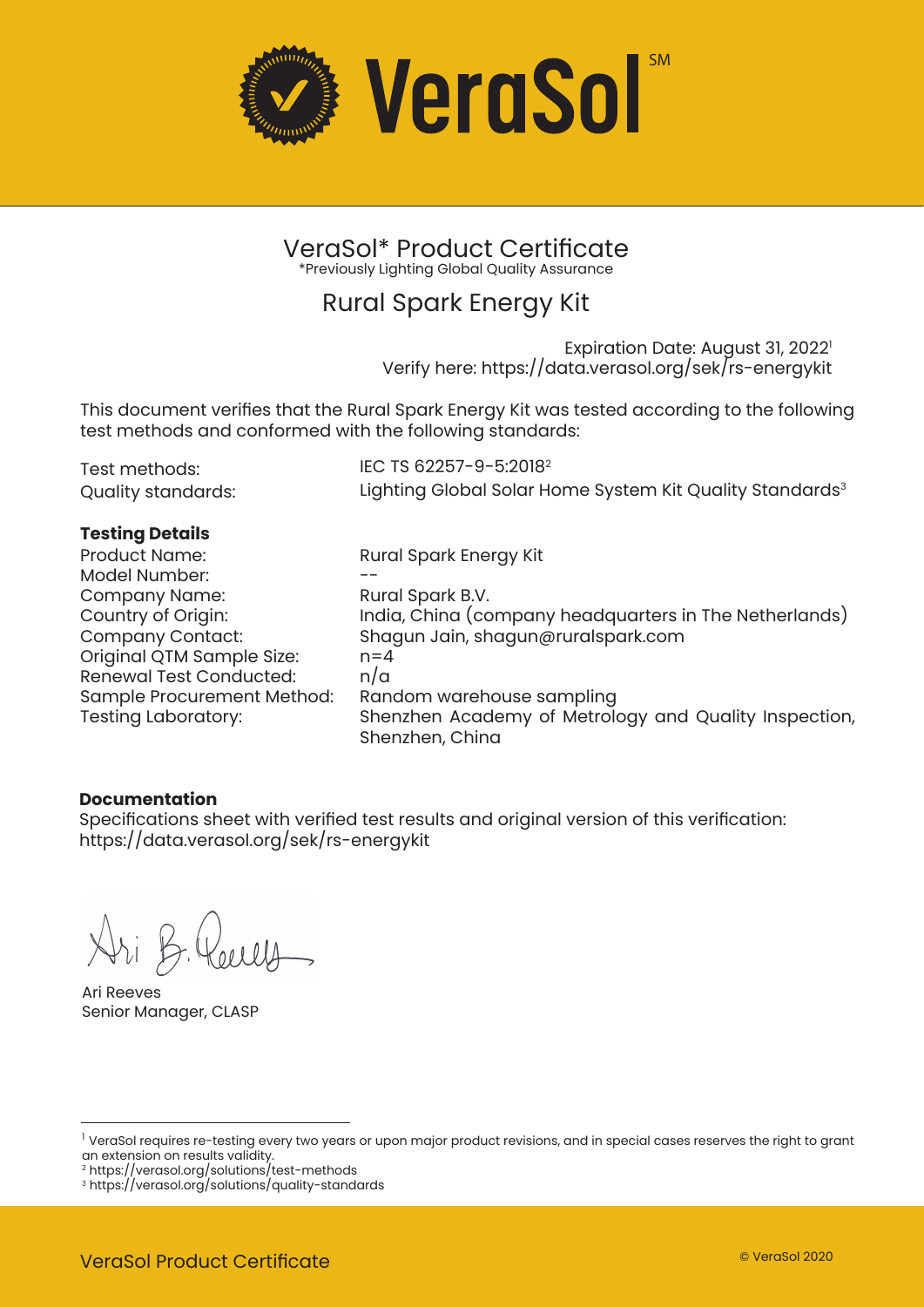Verify here: https://data.verasol.org/sek/rs-energykit

| Category                                  | <b>Quality Standard</b>                                                                                                                                                                                                                                                                                                                                                                                                                                                                                                                                     | Verdict |
|-------------------------------------------|-------------------------------------------------------------------------------------------------------------------------------------------------------------------------------------------------------------------------------------------------------------------------------------------------------------------------------------------------------------------------------------------------------------------------------------------------------------------------------------------------------------------------------------------------------------|---------|
| Truth In Advertising                      | Manufacturer, Product Name and Model Number<br>accurately specified                                                                                                                                                                                                                                                                                                                                                                                                                                                                                         | Pass    |
|                                           | Performance and component ratings accurately<br>specified. Any description of the product that appears<br>on the packaging, inside the package and in any media<br>shall be truthful and accurate. No statements mislead<br>buyers or end users about the utility of the product.<br>Numeric ratings deviate no more than 15% from actual<br>performance (note that it is acceptable for actual<br>performance to exceed advertised performance).                                                                                                           | Pass    |
|                                           | Port voltage and current specifications, if provided, are<br>accurate. Included appliances function when connected<br>to ports. Power output of ports is sufficient to power<br>appliances that are advertised but not included. Ports<br>that are intended for a function other than providing<br>power, such as data ports, are not required to meet this<br>standard.                                                                                                                                                                                    | Pass    |
| Lumen Maintenance                         | Average relative light output ≥ 90% of initial light output<br>at 2,000 hours with only one sample allowed to fall below<br>85% OR All 4 samples maintain ≥ 95% of initial light output<br>at 1,000 hours                                                                                                                                                                                                                                                                                                                                                   | Pass    |
| <b>Circuit and Overload</b><br>Protection | Products include a current limiting mechanism to prevent<br>irreversible damage to the system. The mechanism<br>is easily resettable or replaceable by the user, or<br>automatically resets. If replaceable fuses are used for<br>circuit protection, sizes are labeled on the product and<br>listed in the user manual, and, if fuses are replaceable<br>by the user, at least one spare fuse is included with the<br>product. Included appliances are not required to meet<br>this standard unless they have ports that are intended to<br>provide power. | Pass    |
| AC-DC Charger<br>Safety                   | Any included AC-DC charger carries approval from a<br>recognized consumer electronics safety regulator                                                                                                                                                                                                                                                                                                                                                                                                                                                      | n/a     |
| Wiring and Connector<br>Safety            | Wires, cables and connectors are appropriately sized for<br>the expected current and voltage.                                                                                                                                                                                                                                                                                                                                                                                                                                                               | Pass    |
| Hazardous<br>Substances Ban               | No battery contains cadmium or mercury at levels<br>greater than trace amounts                                                                                                                                                                                                                                                                                                                                                                                                                                                                              | Pass    |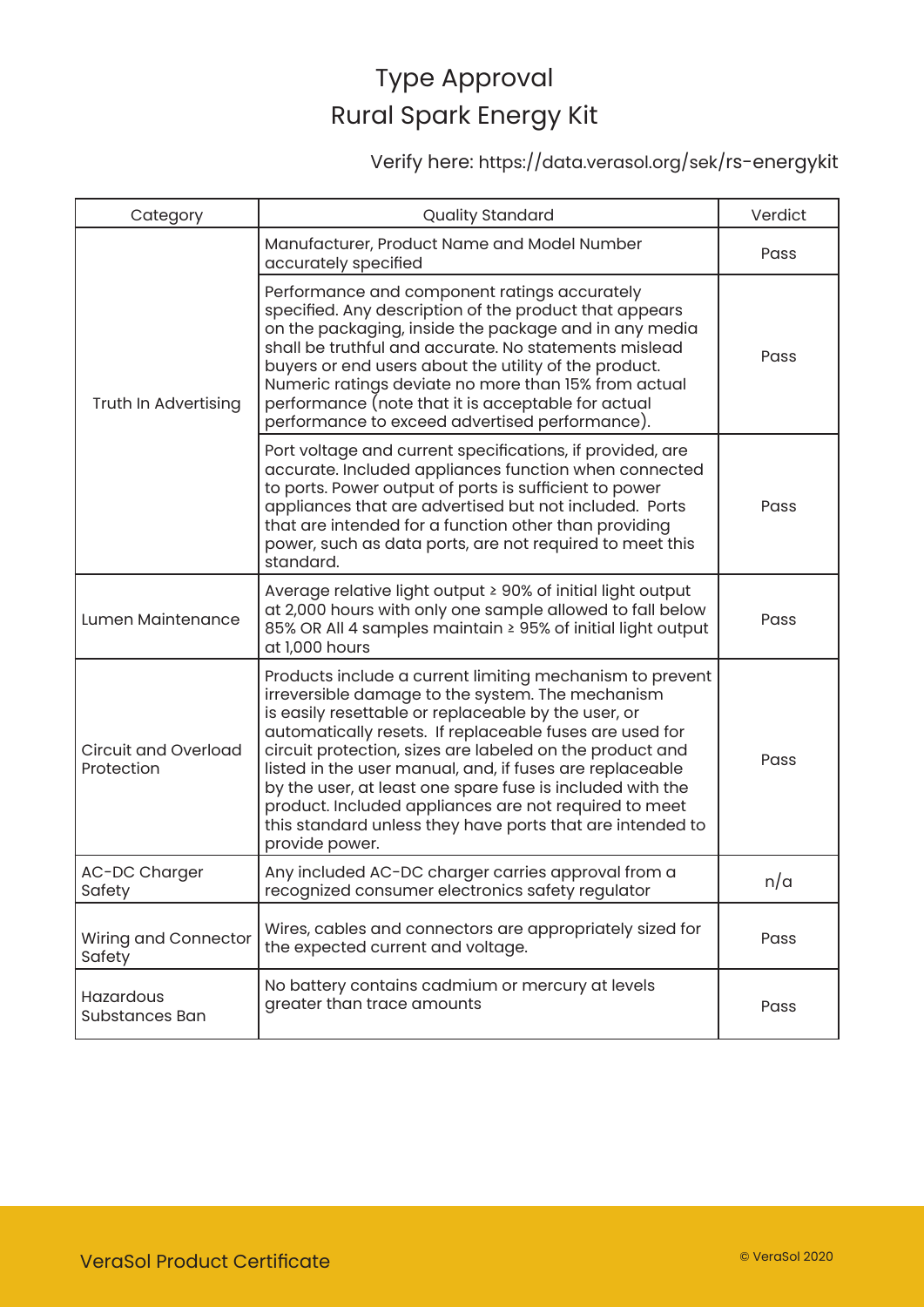### Verify here: https://data.verasol.org/sek/rs-energykit

| Category                                   | <b>Quality Standard</b>                                                                                                                                                                                                                                                                                                                                                                                                                                            | Verdict |
|--------------------------------------------|--------------------------------------------------------------------------------------------------------------------------------------------------------------------------------------------------------------------------------------------------------------------------------------------------------------------------------------------------------------------------------------------------------------------------------------------------------------------|---------|
| <b>Battery Protection</b>                  | Protected by an appropriate charge controller that<br>prolongs battery life and protects the safety of the user.<br>4 samples must meet the requirements outlined in<br>Lighting Global Quality Standards.<br>Lithium batteries carry IEC 62281, IEC 62133-2, UL 1642 or<br>UN 38.3 certification and have overcharge protection<br>for individual cells or sets of parallel-connected cells.<br>Batteries of included appliances must also meet this<br>standard. | Pass    |
| <b>Battery Durability</b>                  | The average capacity loss of 4 samples does not exceed<br>25% and only one sample may have a capacity loss<br>greater than 35% following the battery durability storage<br>test as defined in IEC TS 62257-9-5 Annex BB                                                                                                                                                                                                                                            | Pass    |
| PV Overvoltage<br>Protection               | If the battery is disconnected or isolated, the system must<br>not be damaged and the load terminals shall maintain a<br>voltage that is safe for their intended uses.                                                                                                                                                                                                                                                                                             | Pass    |
| <b>Miswiring Protection</b>                | The user interface is designed to minimize the likelihood<br>of making improper connections. If improper or reversed<br>connections can easily be made, they cause no damage<br>to the system or harm to the user.                                                                                                                                                                                                                                                 | Pass    |
| <b>Physical Ingress</b><br>Protection      | IP2X for all products, IP3X (or 2X + circuit protection) for PV<br>modules, IP5X for fixed outdoor products                                                                                                                                                                                                                                                                                                                                                        | Pass    |
| <b>Water Ingress</b><br>Protection         | Degree of protection required is based on product type:<br>Fixed separate (indoor): No protection required<br>Portable separate: Occasional exposure to rain<br>Portable integrated: Frequent exposure to rain<br>Fixed integrated (outdoor): Permanent outdoor exposure<br>PV modules: Outdoor rooftop installation                                                                                                                                               | Pass    |
| Drop Test                                  | Fixed separate (indoor): No requirement<br>All other products: All samples are functional after drop<br>test; none result in dangerous failures.                                                                                                                                                                                                                                                                                                                   | Pass    |
| Soldering and Elec-<br>tronics Workmanship | The system and any included appliances are rated<br>"Good" or Fair" for workmanship quality as defined in<br>Annex F of IEC TS 62257-9-5. At most, one sample may<br>fail to function when initially evaluated.                                                                                                                                                                                                                                                    | Pass    |
| <b>Mechanical Durability</b>               | 4 samples and included appliances are functional after<br>Switch, Connector, Gooseneck and Strain Relief tests;<br>none result in dangerous failures                                                                                                                                                                                                                                                                                                               | Pass    |
| <b>Cable Specifications</b>                | Any outdoor cables must be outdoor-rated and UV<br>resistant.                                                                                                                                                                                                                                                                                                                                                                                                      | Pass    |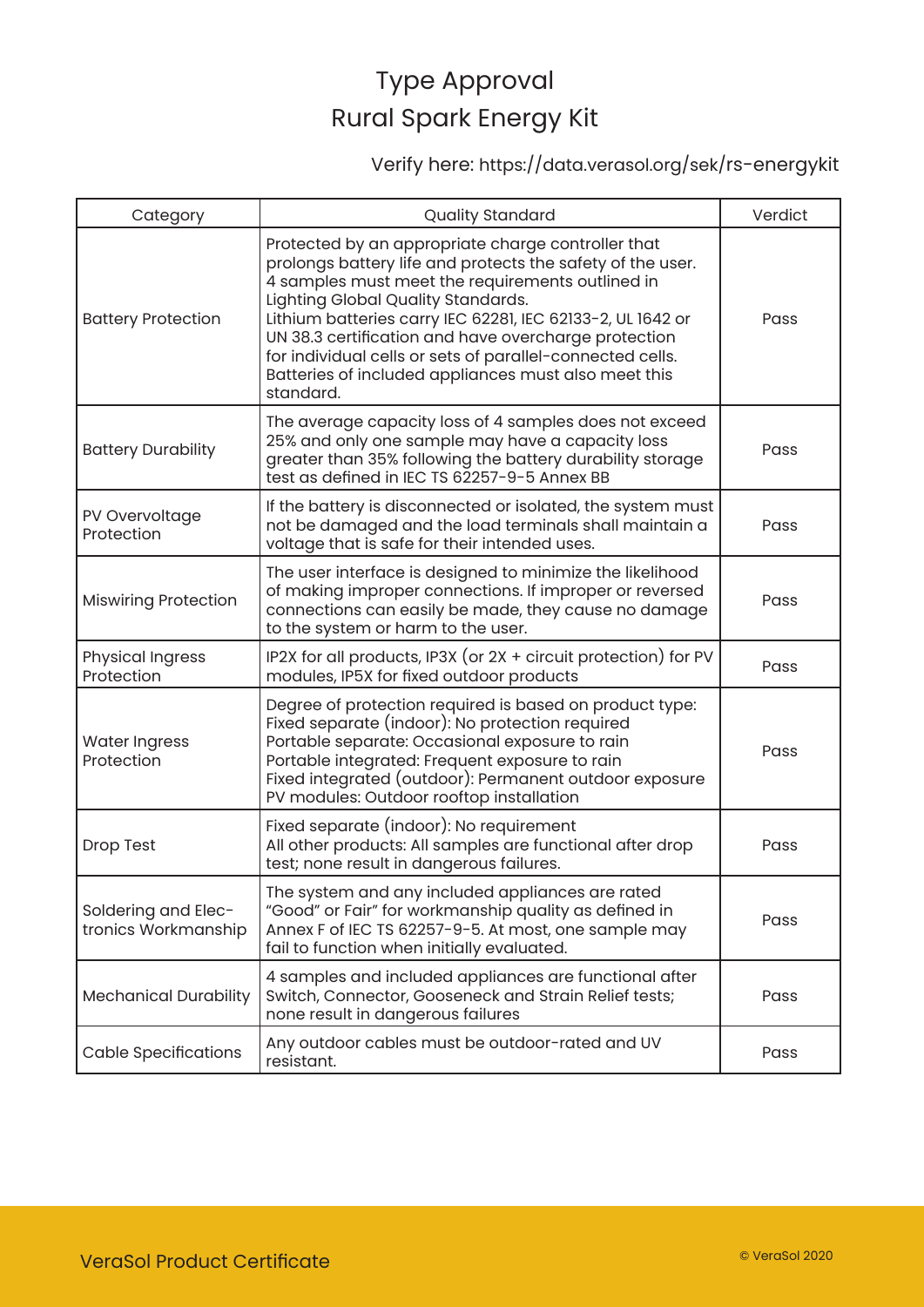Verify here: https://data.verasol.org/sek/rs-energykit

| Category                                      | Quality Standard                                                                                                                                                                                                                                                                                                                                                                                                                                                                                                                                                                                                         | Verdict |
|-----------------------------------------------|--------------------------------------------------------------------------------------------------------------------------------------------------------------------------------------------------------------------------------------------------------------------------------------------------------------------------------------------------------------------------------------------------------------------------------------------------------------------------------------------------------------------------------------------------------------------------------------------------------------------------|---------|
| <b>User Manual</b>                            | User manual must present instructions for installation,<br>use, and troubleshooting of the system. Installation<br>instructions must include appropriate placement and<br>installation of the PV module. Basic electrical safety and<br>system maintenance must also be covered. Installation<br>and operation instructions should be presented using<br>language and graphics that can be understood by the<br>typical consumer.                                                                                                                                                                                        | Pass    |
| Component<br>Specification and<br>Replacement | Consumer information must provide at least one of the<br>following options:<br>1) specifications for components that may require<br>replacement (fuses, lights, PV, batteries) and instructions<br>for replacement, OR<br>2) directions as to how the consumer can get<br>components, including the battery, replaced at service<br>centers, both during and post warranty, OR<br>3) a clear consumer-facing statement that the batteries<br>and other components are not replaceable.<br>A clear statement regarding the battery replacement<br>must be included on the consumer-facing packaging or<br>user agreement. | Pass    |
| Minimum Warranty<br>Terms                     | Accurately specified and consumer-facing; minimum<br>coverage of at least two years for the system and one<br>year for included appliances.                                                                                                                                                                                                                                                                                                                                                                                                                                                                              | Pass    |
| Performance<br>Reporting                      | PV Power must be accurately reported on the product<br>packaging.                                                                                                                                                                                                                                                                                                                                                                                                                                                                                                                                                        | Pass    |

#### **Test Methods & Quality Standards**

Products are tested according to the test methods described in IEC TS 62257-9-5:2018 and meet the Lighting Global Solar Home System Kit Quality Standards.

Additional details on the requirements listed above are available here: https://verasol.org/solutions/quality-standards